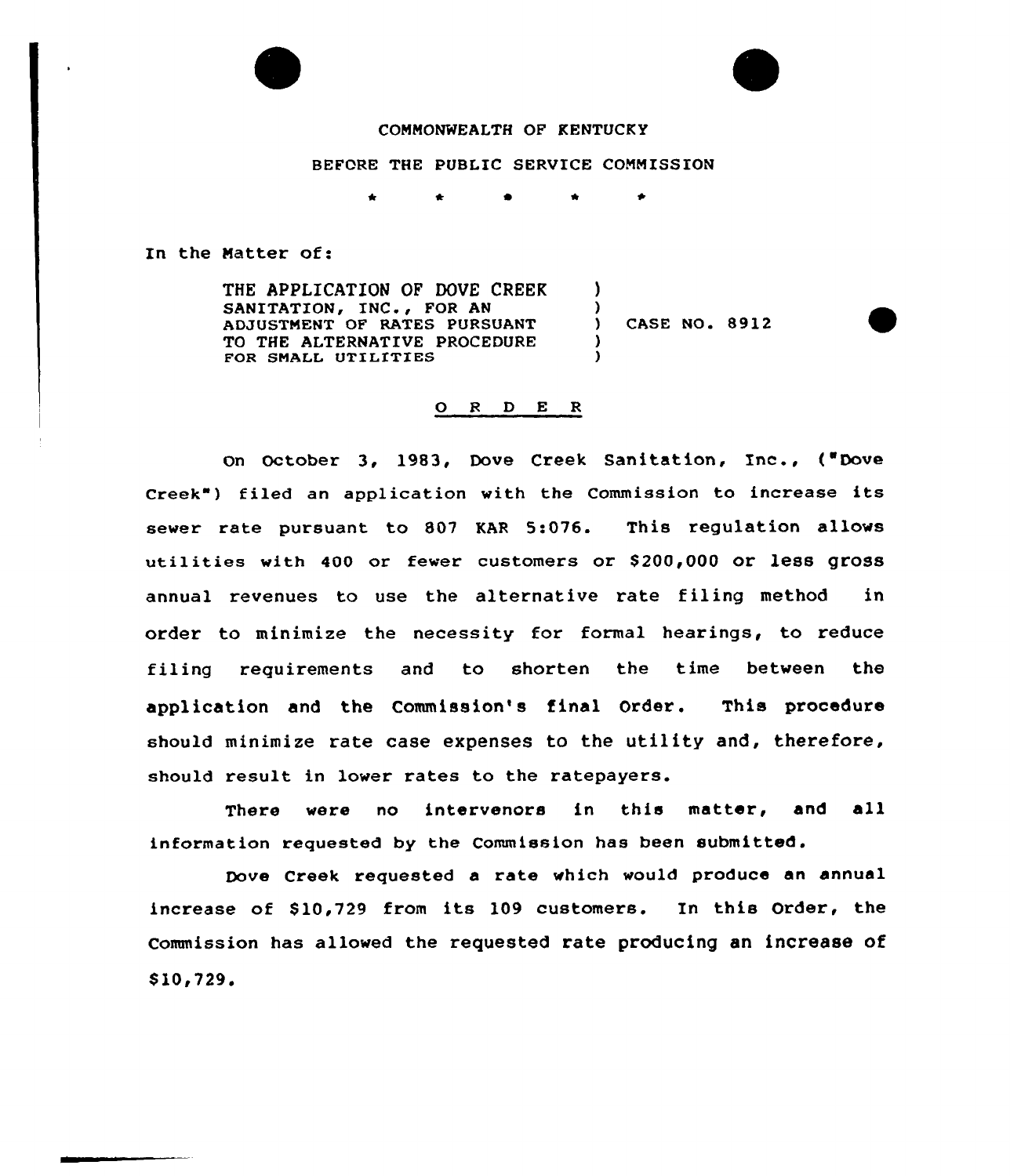# TEST PERIOD

For the purpose of determining the reasonableness of the proposed rate, the 12-month period ending December 31, 1982, has been accepted as the test period.

#### REVENUES AND EXPENSES

Dove Creek incurred a net loss for the test period of \$ 2,797. Dove Creek proposed several pro forma adjustments to its test period operating revenues and expenses to reflect current operating conditions more accurately. The Commission finds these adjustments reasonable and has accepted them tor rate-making purposes with the following exceptions:

## Management Fee

Dove Creek proposed a pro forma adjustment to test year expenses of S2,000 representing compensation for management services. All routine maintenance operations are performed by Eubank, Hall and Associates< Inc., and the billing and collection is performed by the Louisville Water Company. Thus, the functions performed by Dove Creek are limited to part-time duties. In this instance, the Commission has allowed a pro forma management fee of \$ 1,800 per year which it considers to be reasonable compensation for management duties for Dove Creek based on fees paid for this service by similarly-sized utilities operating under the jurisdiction af the Commission.

# Purchased Water Expense

Based on the analysis of purchased water expense attached to the application of Dove Creek, the Commission has transferred

 $-2-$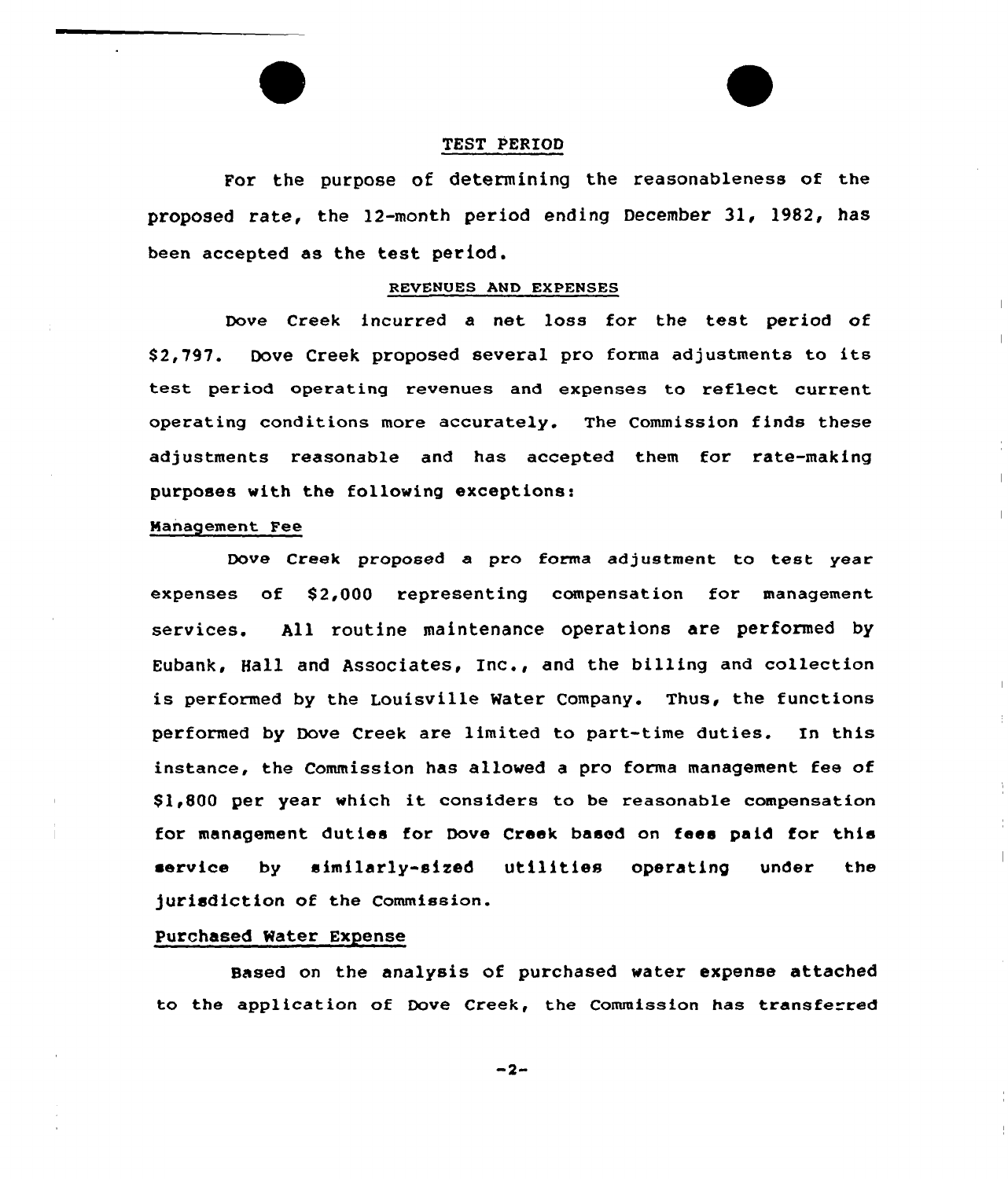the customer printout cost of \$140 to rate case expenses for proper disposition.

## Purchased Power Expense

Dove Creek projected a pro forma adjustment of \$346 to actual purchased power expense of \$6,654 for the test period. Moreover, the Commission also finds it appropriate to increase this adjustment by \$153, which, in total, represents the  $7.5$ percent increase granted the Louisville Gas and Electric Company in its last rate case before the Commission (Case No. 8616), granted subsequent to the test period in this case. Therefore, the Commission has included adjusted purchased power expense of  $$7,153<sup>1</sup>$  in test year expenses.

#### Chem ica1s

Dove Creek projected chemical expense of \$1,500 for the test period. It is the Commission's policy to allow only known and measurable adjustments to operating expenses. Dove Creek supplied no documentation to substantiate the inflation adjustment of \$142. Moreover, \$330 of these chemicals were purchased during December 1981 and vere erroneously included in test year chemical expense. Thus, the Commission has determined that adjusted chemical expense of \$1,028 is allowable for rate-making purposes.

#### Maintenance Expense

Dove Creek projected maintenance expense of \$5,100 for the test period, which is composed of the following items:

1  $$6,654 \times 7.5$  percent = \$499 + \$6,654 = \$7,153.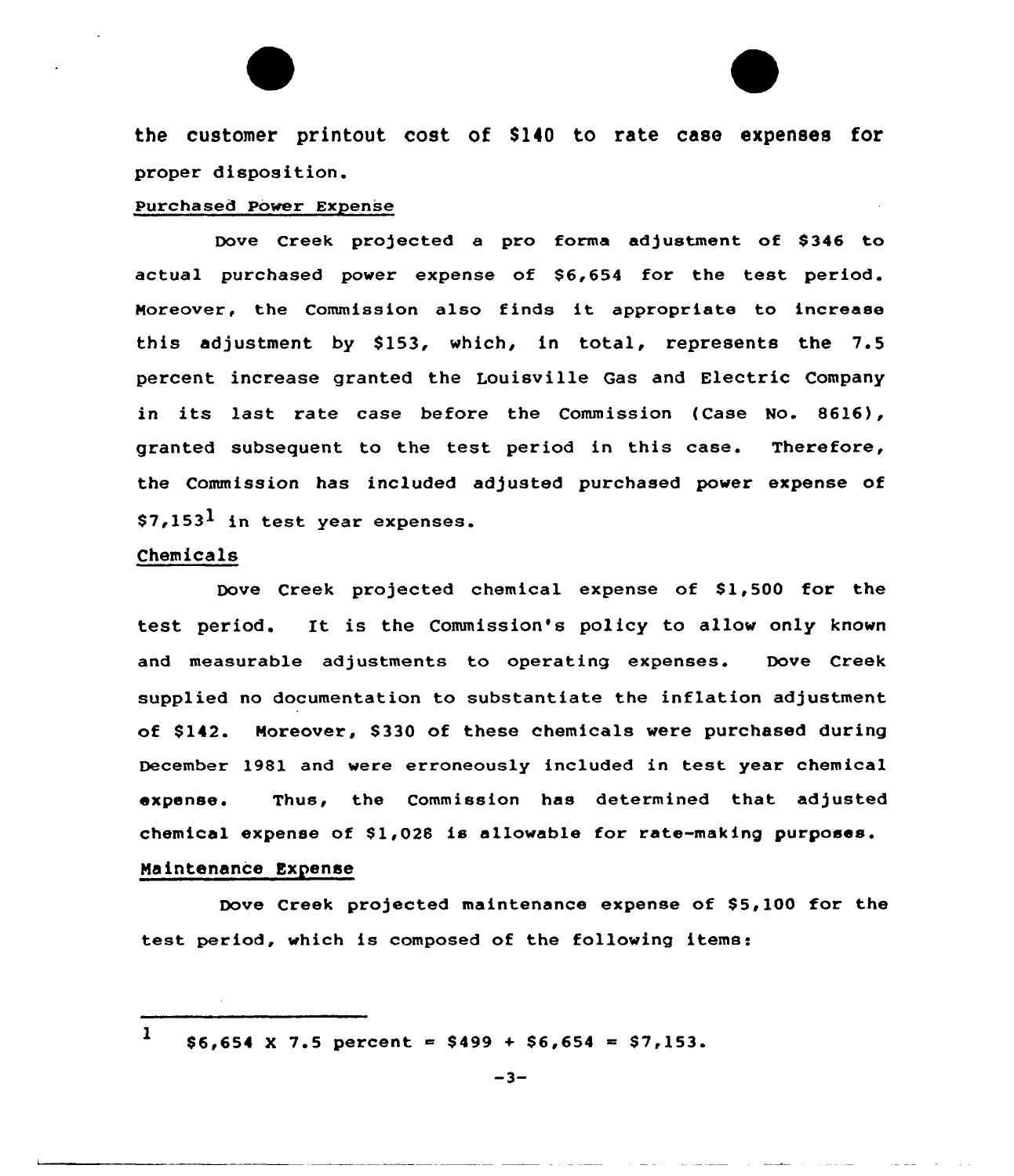| Sludge Hauling                                  | \$2,640 |
|-------------------------------------------------|---------|
| 247 Snap Cap Diffusers +<br>Installation Charge | \$1,846 |
| Miscellaneous Repairs                           | $S$ 614 |

The Commission transferred the allowable sludge hauling cost of \$ 2,640 to account number 701-C, Sludge Hauling. Noreover, the Commission has determined that the installation of the snap cap diffusers is not an annual occurrence, as evidenced by a letter of Eubank, Hall and Associates, Inc., dated January 24, 1984, in which it states the replacement of diffusers occurs approximately every <sup>4</sup> years. The Commission considers this to be a capital item and has excluded it from maintenance expense but will allow depreciation expense as mentioned in a later section of this Order.

# Office Supplies and Other Expense

Dove Creek projected other expenses of \$200 for the test period, which included an inflation adjustment of \$34. There was no documentation submitted to substantiate the adjustment, and the Commission has, therefore, reduced other expenses by \$34.

#### Depreciation Expense

Dove Creek stated in its application that it made no request for depreciation expense since 100 percent of the sewer plant cost was recovered through contributions. Further, the Commission, in its disallowance of capital items of  $$1,846$ included in maintenance expense described above, has allowed a pro

-4-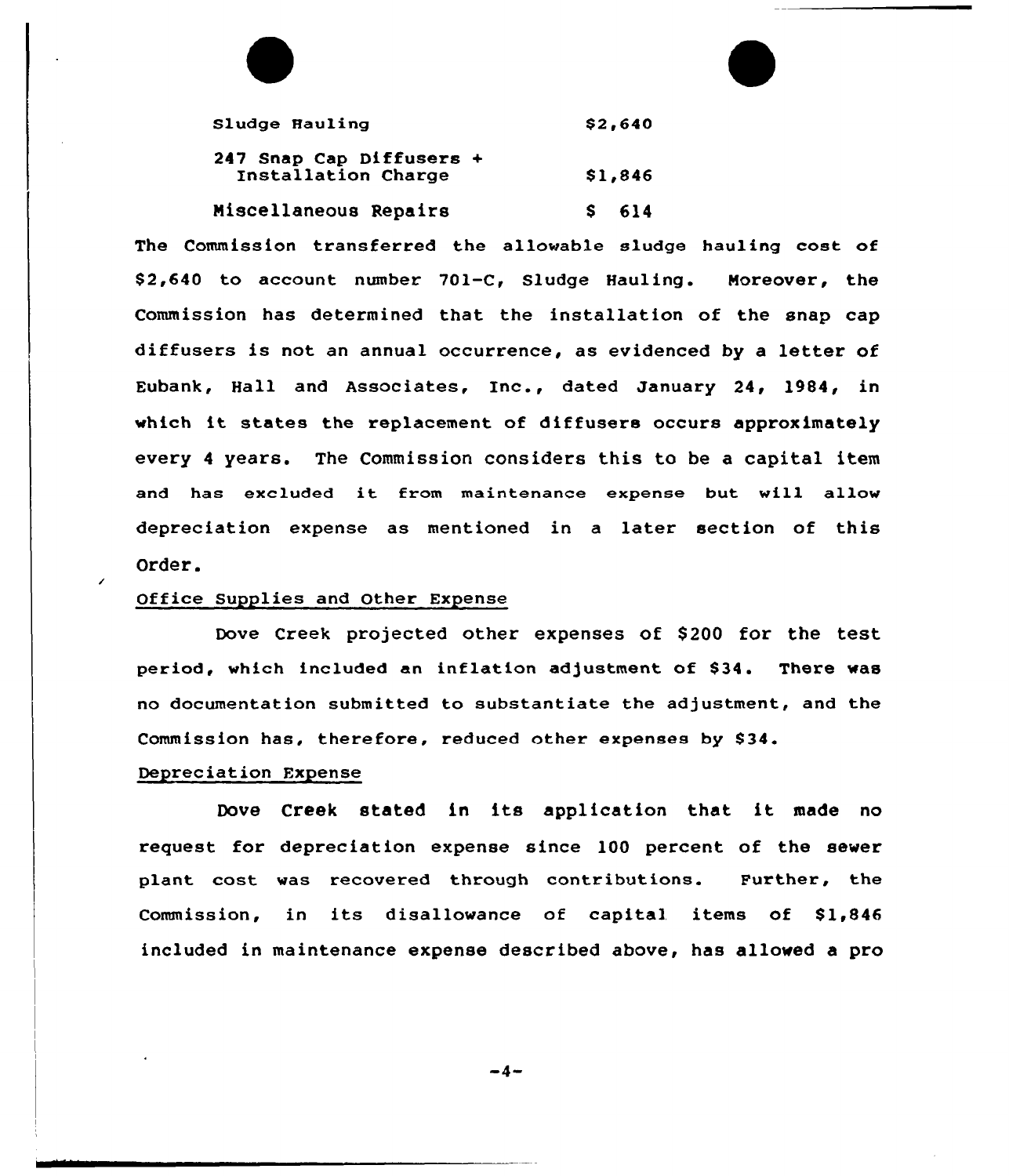forma adjustment of \$462 computed on the basis of an expected useful life of 4 years. $<sup>2</sup>$ </sup>

# Rate Case Expenses

Test year rate case expenses consisted of accounting fees of \$ 800 paid to Dahlgren and Associates, and the cost of the customer printout furnished by the Louisville Mater Company of \$140. The Commission is of the opinion that these expenses should be amortized over a 3-year period. Therefore, \$ 313 has been included in test year operating expenses to reflect rate case expenses.

Therefore, Dove Creek's adjusted operations at the end of the test period are as follows:

|                                          |                         | Dove Creek<br>Adjusted |                  | Commission<br>Adjustments |       | Commission<br>Adjusted |                  |
|------------------------------------------|-------------------------|------------------------|------------------|---------------------------|-------|------------------------|------------------|
| Operating Revenues<br>Operating Expenses |                         |                        | 10,271<br>20,706 | s<br>(2, 031)             |       |                        | 10,271<br>18,675 |
|                                          | Operating Income (Loss) |                        | \$(10, 435)      |                           | 2,031 |                        | (8, 404)         |

# REVENUE REQUIREMENTS

The Commission is of the opinion that the operating loss is unfair, unjust and unreasonable. Further, the Commission is of the opinion that the proposed rate should be approved as the additional revenues of \$10,729 generated by the proposed rate will improve Dove Creek's financial position. Therefore, the Commission finds that Dove Creek should be permitted to increase

2  $$1,846 + 4 = $462.$ 

 $-5-$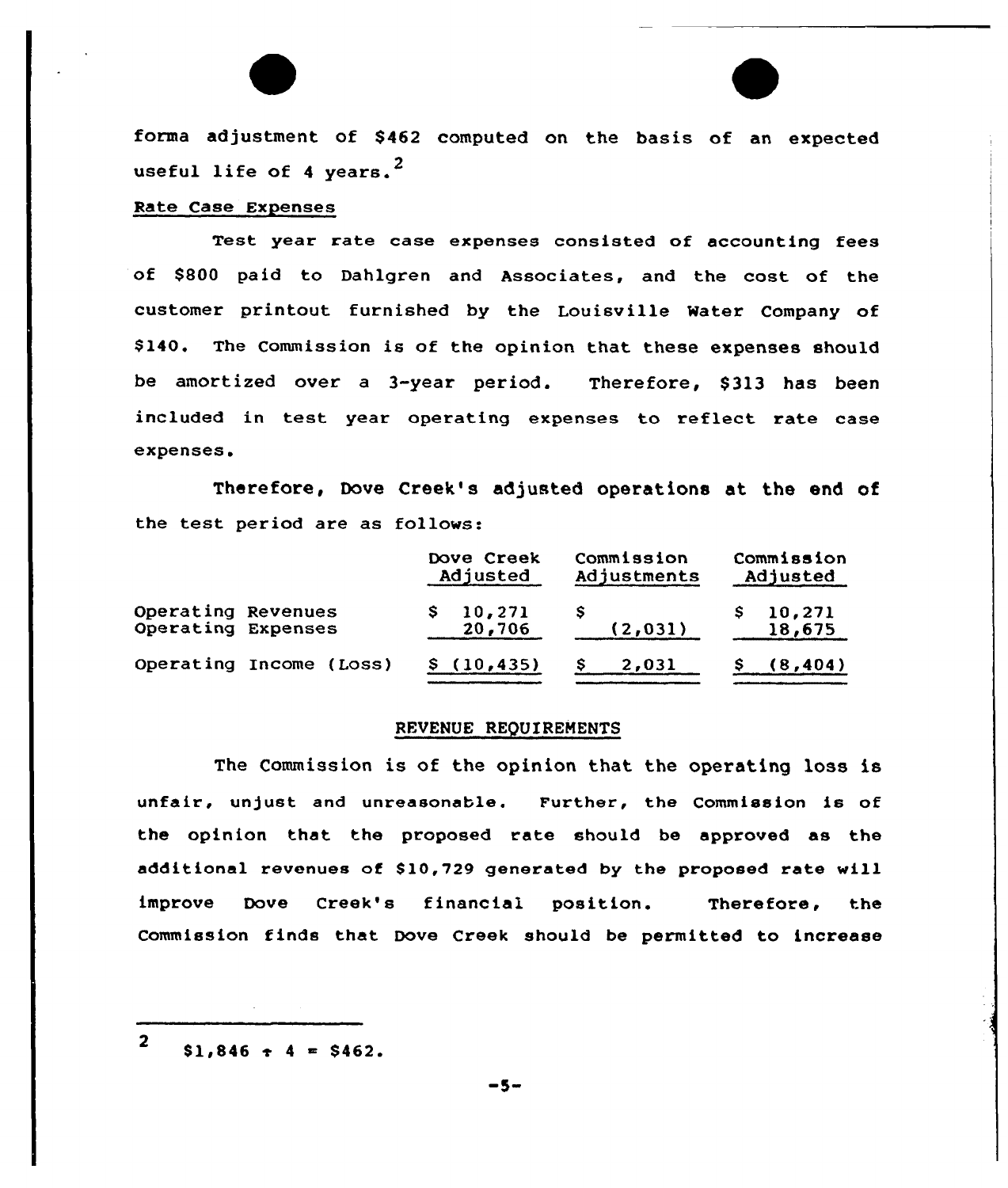its rate to produce an increase in annual revenue of  $$10.729.$ <sup>3</sup> which includes federal, state and Jefferson County income taxes of \$450.

## SUMMARY

The Commission, after consideration of the evidence of record and being advised, is of the opinion and finds that:

1. The rate in Appendix A is the fair, just and reasonable rate to charge for sewer service rendered to the customers of Dove Creek and should produce annual revenues of approximately \$21,000.

IT XS THEREFORE ORDERED that the rate in Appendix <sup>A</sup> be and it hereby is approved as the fair, just and reasonable rate to be charged by Dove Creek for sewer service rendered on and after the date of this Order.

IT IS FURTHER ORDERED that, within 30 days of the date of this Order, Dove Creek shall file with this Commission its tariff sheets setting forth the rate approved herein and a copy of its rules and regulations for providing sewer service.

Done at Frankfort, Kentucky, this 14th day of June, l984.

PUBLIC SERVICE COMMISSION ), **Vice** Chairman Secretary Commiss

ATTESTa

3  $$19,125 \div .9107 = $21,000 - $10,271 = $10,729.$